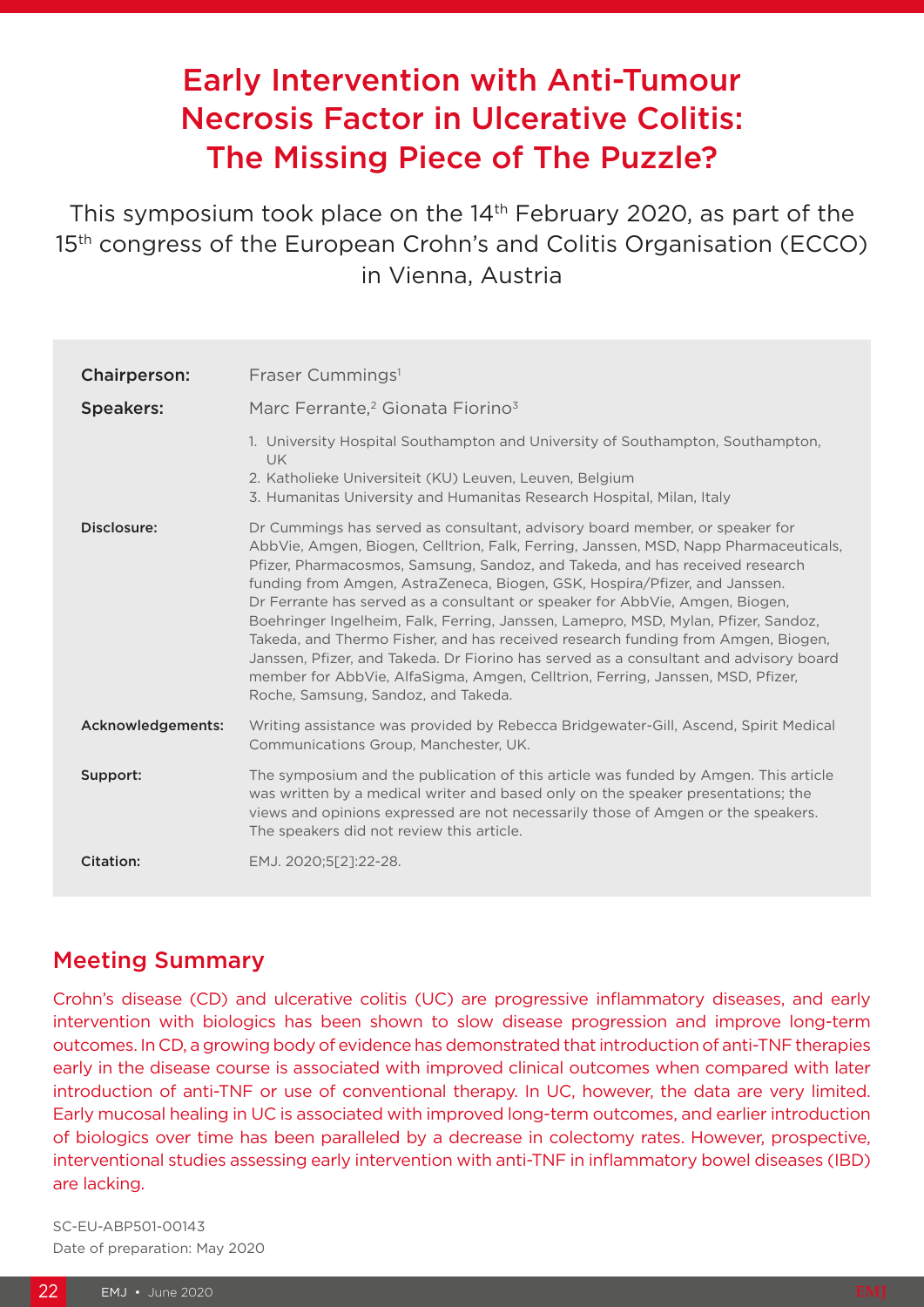Several barriers exist that may limit the use of early intervention with anti-TNF in UC, including early diagnosis, the identification of patients who may benefit the most from early intervention, and misperceptions about UC management. The cost of anti-TNF may also limit their use early in the disease course, but the cost-effectiveness of biosimilars compared with originator anti-TNF could improve access.

Treatment targets are an important consideration in the management of early UC. Histological remission is a more stringent endpoint than the current goals of clinical and endoscopic remission, and is associated with lower rates of relapse and cancer. Although further validation of this treatment goal is required, treating to an appropriate target with the right drug early in the disease course could be critical to the management of UC.

#### Introduction

In an interactive symposium moderated by Dr Cummings, the question: "Is early intervention with anti-TNF the key to achieving long-lasting remission in patients with UC?" was debated by Dr Ferrante and Dr Fiorino.

CD and UC are progressive, inflammatory diseases, in which very early changes in the immune response occur even before tissue changes become apparent.<sup>1</sup> In CD, the majority of patients present with predominantly inflammatory disease at diagnosis, and at 10 years after diagnosis, more than one-half of patients have stricturing or penetrating disease phenotypes, reaffirming the progressive nature of the disease.<sup>2</sup>

In the early stages of IBD, a 'window of opportunity' exists, during which there is the potential to change the disease course through pharmacological intervention.3 While there is more evidence for this in CD, an improved understanding of UC, indicating that it too has a progressive course, is leading experts to suggest that early intervention may also play a part in the management of this disease.<sup>4,5</sup>

### Early Intervention with Anti-TNF in Inflammatory Bowel Disease: The Evidence

Much of the evidence for early intervention with anti-TNF in IBD comes from studies in patients with CD. In a post hoc subanalysis of patients with moderately-to-severely active CD treated with adalimumab in the Phase III ADHERE study (n=328), those with shorter disease duration

(<2 years) had numerically higher rates of clinical remission (defined as Crohn's Disease Activity Index [CDAI] <150) for up to 3 years compared with those with longer disease duration.<sup>6</sup>

Similar results were seen in the openlabel 'Step-Up/Top-Down' study, in which patients with newly diagnosed CD who were naïve to immunomodulators or biologic therapy (N=133) were treated with either 'top-down' therapy (initial infliximab in combination with azathioprine) or 'stepup' therapy (corticosteroids with step-up to immunomodulator then infliximab as required).7 In this study, the rate of remission without corticosteroids or surgical resection was significantly higher in patients initially treated with infliximab and azathioprine (topdown therapy) than in those treated with stepup therapy at Weeks 26 (60.0% versus 35.9%; p=0.006) and 52 (61.5% versus 42.2%; p=0.028).

However, a retrospective review of long-term (8-year) outcomes of the Step-Up/Top-Down study (n=119) showed a more limited benefit of early intervention. Although the top-down strategy was numerically superior to the step-up strategy in terms of CD-related hospitalisation, new fistula formation, and CD-related surgery, statistical significance was only reached for the proportion of patients who experienced at least one flare (58% versus 78%; p=0.02).<sup>8</sup> However, in this study the top-down regimen consisted of only three infliximab infusions, with additional infusions only in cases of clinical deterioration (as was standard practice at the time of the study) rather than scheduled maintenance therapy (as is standard practice now). Furthermore, the step-up regimen allowed the introduction of infliximab, potentially reducing the differences in outcomes between study groups.7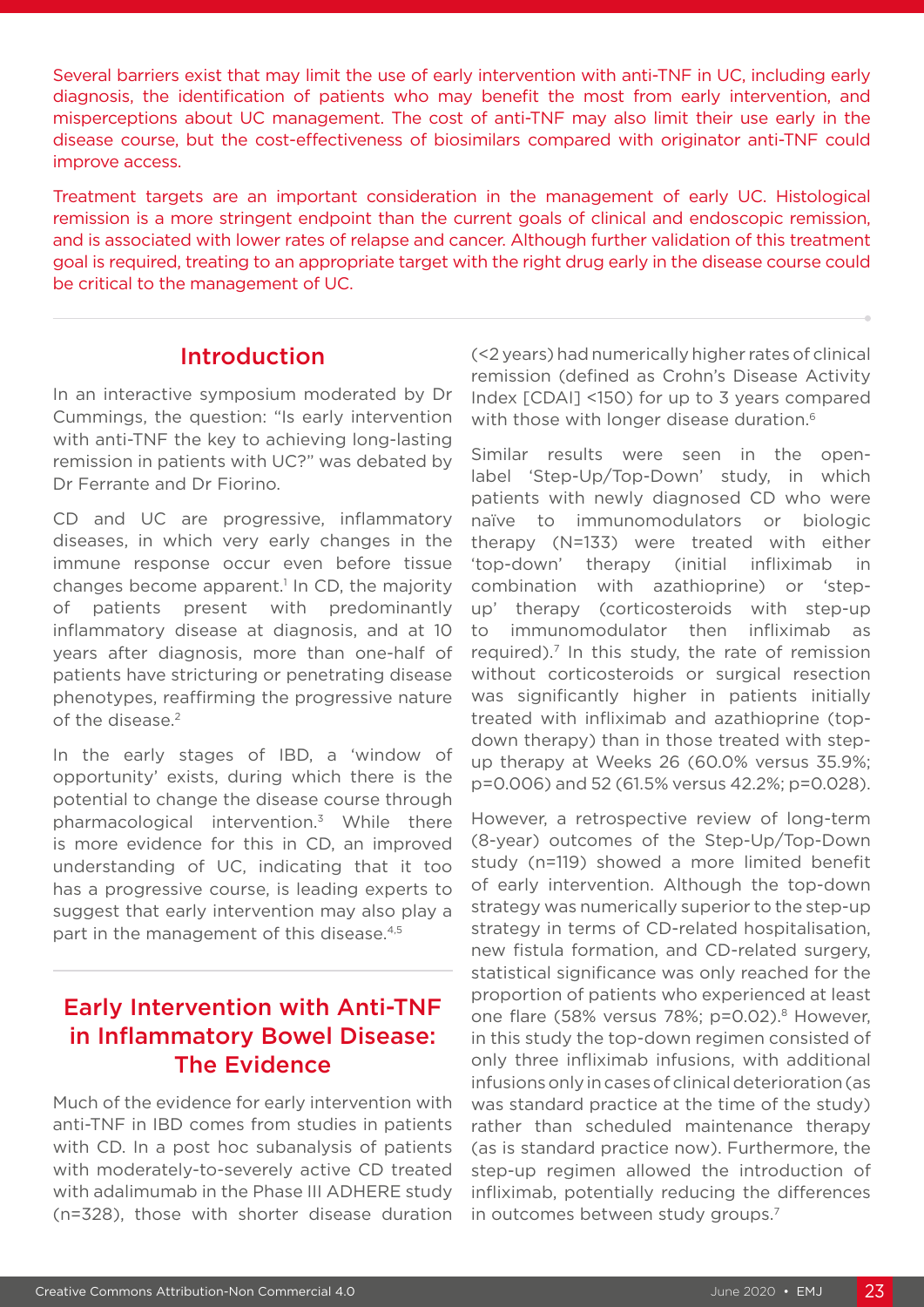The benefits of early intervention with anti-TNF in CD are supported by a systematic review and meta-analysis of 16 studies assessing early biologic (<2 years' disease duration or initiation of biologics prior to immunosuppressants) or late biologic/conventional therapy use (>2 years' disease duration, conventional management, or step-up therapy) in a total of 18,471 patients. Rates of clinical remission and endoscopic healing were significantly higher, and rates of relapse significantly lower, in patients receiving early biologic therapy versus those receiving late biologic therapy or conventional treatment (Figure 1).9

However, the evidence to support early intervention with anti-TNF is very limited in UC. Only preliminary data are available that are indicative of a benefit of this strategy, with further evidence needed to fully understand its role in the management of UC. There is a rationale for inducing early mucosal healing with anti-TNF in UC, as demonstrated by a post hoc analysis of infliximab-treated patients with UC in the Phase III ACT-1 and ACT-2 studies (N=466).10 Amongst these patients, achievement of mucosal healing (Mayo endoscopic subscore of 0 or 1) at Week 8 was significantly associated with improvements in reducing time to colectomy (p=0.0004) and increasing rates of symptomatic remission and corticosteroidfree symptomatic remission (p<0.0001) up to 54 weeks.

The benefit of earlier introduction of biologics is also supported by a retrospective study of Korean patients with UC analysed by year of diagnosis (Cohort 1: 1977–1999 [n=704]; Cohort 2: 2000–2006 [n=979]; Cohort 3: 2007–2013  $[n=1,119]$ ).<sup>11</sup> In this analysis, patients in Cohort 3 had the shortest time between diagnosis and anti-TNF initiation, and this was paralleled by a decreased colectomy rate versus the other cohorts.

Furthermore, results of the UC SUCCESS study (n=231) demonstrated that infliximab in combination with azathioprine was superior to azathioprine monotherapy in patients with moderate-to-severe UC despite corticosteroid treatment.12 In this study, infliximab combination therapy was associated with significantly higher rates of steroid-free remission (39.7% versus 23.7%; p=0.032) and mucosal healing (62.8% versus 36.8%; p=0.001) versus azathioprine monotherapy. These data add to the growing body of evidence supporting the clinical decision to introduce anti-TNF earlier in the treatment pathway with the potential to improve patient outcomes.

However, these studies have several limitations: they were not conducted specifically in patients with early UC (which may be considered to be <3 years' disease duration), and they did not assess the impact of early versus delayed intervention with anti-TNF. To understand the role of early intervention with anti-TNF, prospective, interventional studies in patients with early UC are required.



Figure 1: Clinical and endoscopic outcomes of early biologic therapy versus delayed or conventional treatment from a systematic review and meta-analysis of 16 studies in Crohn's disease.<sup>9</sup>

CI: confidence interval; OR: odds ratio.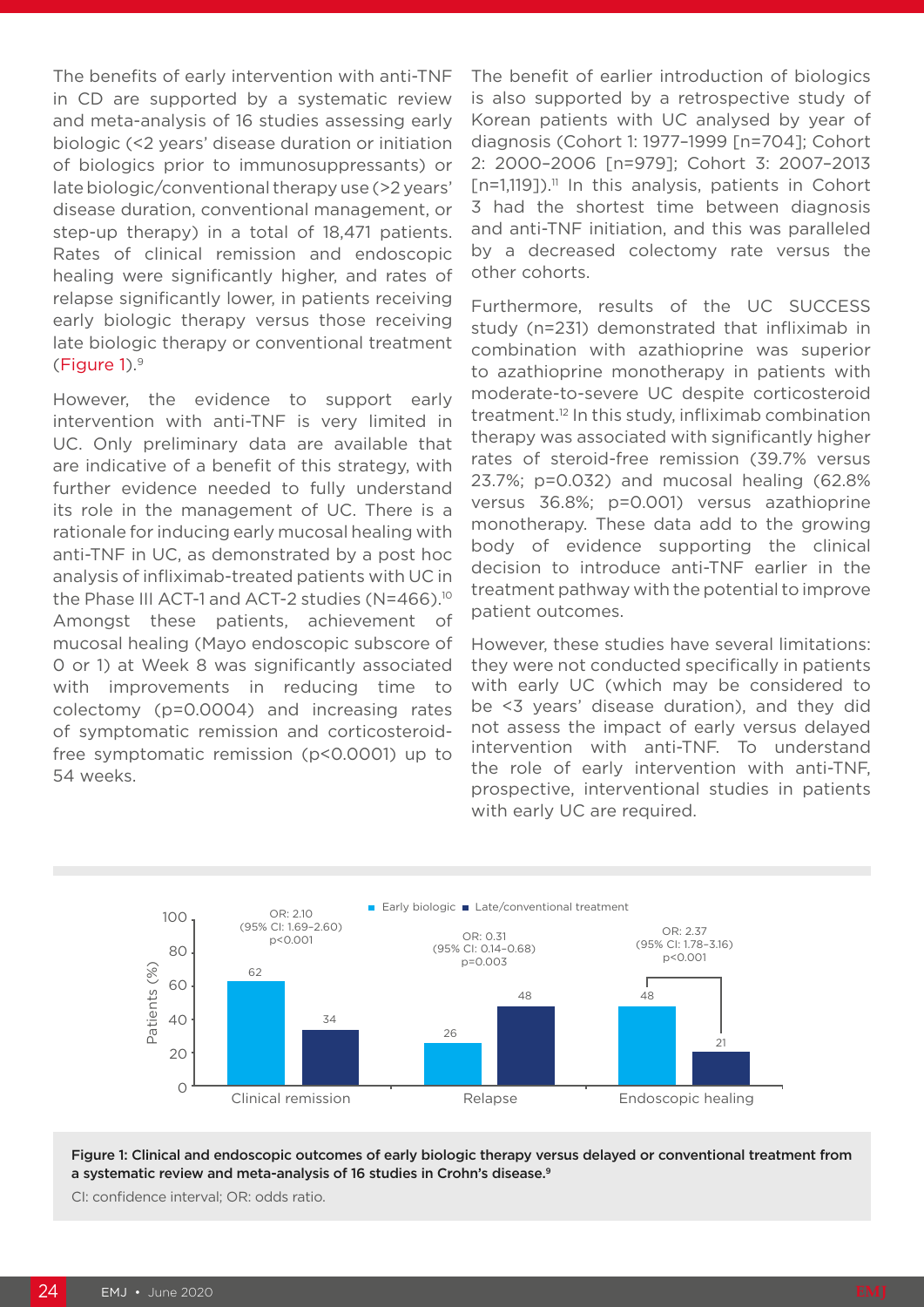

Figure 2: Risk factors for complicated ulcerative colitis disease and/or proximal disease extension.14

#### Barriers to Early Intervention with Anti-TNF in Ulcerative Colitis

For early intervention with anti-TNF to become part of routine clinical practice, so that patients with UC can benefit from improved clinical outcomes, patients suitable for this management approach should have their patient journeys optimised. However, a number of barriers exist that may limit the use of early intervention in clinical practice.

Firstly, it can be challenging to identify the patients who may benefit most from early intervention with anti-TNF. Patients with risk factors for severe inflammation or an unfavourable disease course could benefit the most from early intervention with anti-TNF, while those with mild-to-moderate UC may be more suited to a step-up approach, as it is always important to consider the benefit–risk ratio of treatment. $13$  The difficulty is in identifying the patients who may require early intervention to improve outcomes, and making an appropriate and timely referral so that accurate assessment of the severity of the disease and presence of risk factors can be made and intervention be optimised.

A number of risk factors that lead to a more complicated disease course in UC (i.e., a need for surgery and the development of colon cancer) and proximal disease extension have been identified.<sup>14</sup> These include young age at diagnosis, male sex, need for steroids at diagnosis, delay in diagnosis (>6 months), family history factors, severe disease activity at diagnosis, extensive colitis, and concurrent primary sclerosing cholangitis (Figure 2). However, these risk factors remain to be

validated in the context of selecting patients for early intervention with anti-TNF.

Another important barrier to early intervention with anti-TNF is the challenge of early diagnosis of UC. A European Federation of Crohn's and Ulcerative Colitis Associations (EFCCA) survey of 4,670 patients with IBD (33% of whom had UC) found that 45% of patients had not received a confirmed diagnosis within 1 year of symptom onset, and 17% had not received a diagnosis within 5 years.15 Delays in referral to a specialist are a key challenge in early diagnosis of UC, with 30% of patients in the EFCCA survey not having seen a specialist within 1 year of symptom onset.<sup>15</sup> Other challenges in the diagnostic pathway include the lack of a single noninvasive diagnostic test for UC and symptoms that overlap with other diagnoses (including common conditions such as haemorrhoids and diverticular disease).

In CD, a 'Red Flags' index has been developed, which aims to reduce diagnostic delay by identifying early signs and symptoms that predict CD diagnosis.<sup>16</sup> Presence of these factors could be used to identify patients with possible CD who should be referred to a specialist for further evaluation. Development of a similar tool for UC could help to reduce delays in referral to a specialist and support early diagnosis.

An additional barrier to early intervention with anti-TNF is the misperception that colectomy is a cure for UC with a lower risk of side effects than pharmacological intervention, and that disease progression is less of a concern because a curative procedure such as colectomy is available.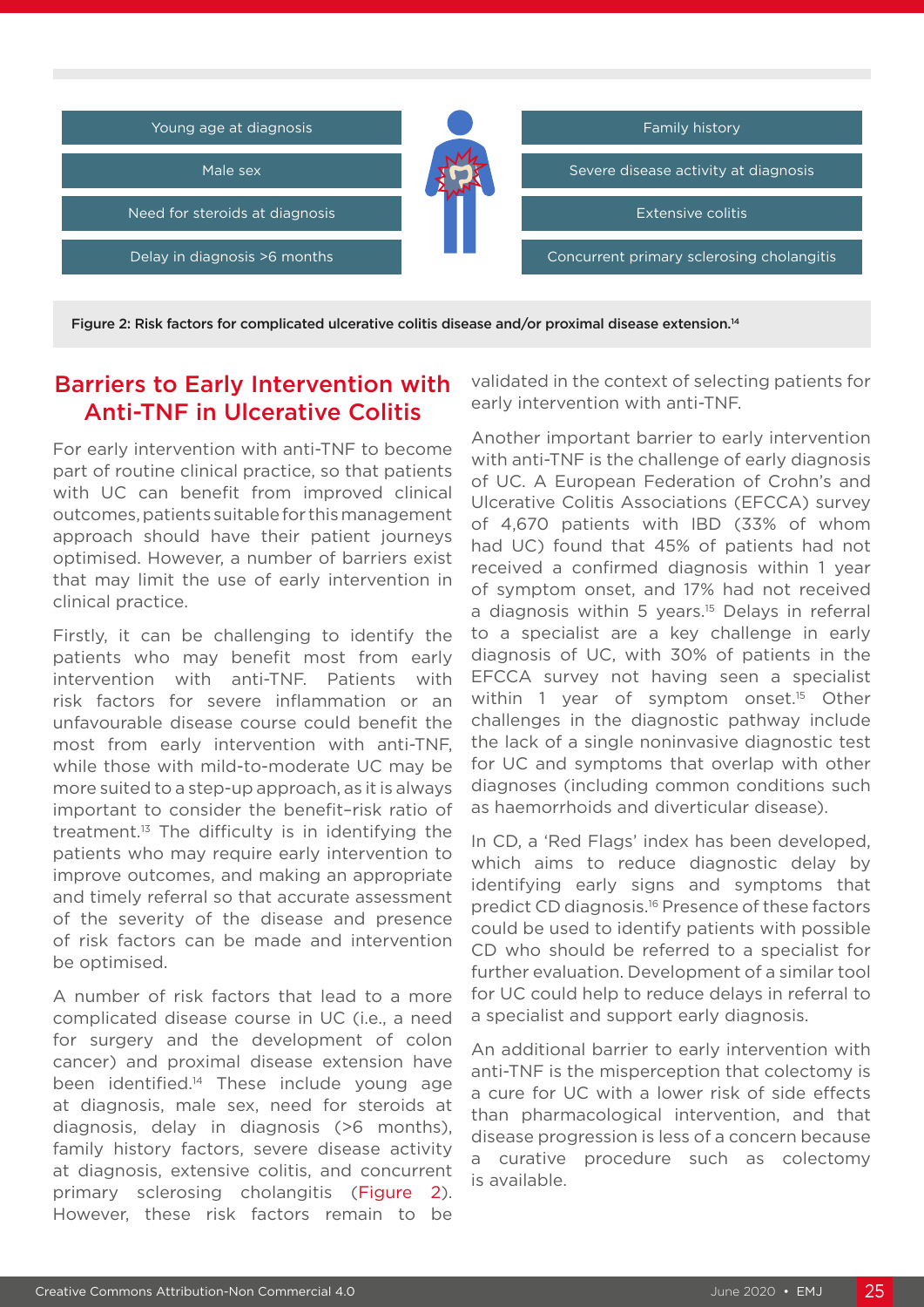| Clinical/PRO<br>remission        | • Resolution of rectal bleeding and<br>diarrhoea/altered bowel habit                                                           | <b>STRIDE</b>             |
|----------------------------------|--------------------------------------------------------------------------------------------------------------------------------|---------------------------|
| Endoscopic<br>remission          | • Mayo endoscopic subscore of 0-1<br>• Endoscopic assessment should be<br>performed 3-6 months after start of<br>therapy       | treatment goals           |
| <b>Histological</b><br>remission | • Histopathology is a sensitive measure of<br>inflammation, but is not a target due to lack<br>of evidence of clinical utility | Future treatment<br>goal? |

Figure 3: Current and potential future treatment goals in ulcerative colitis.<sup>20</sup>

PRO: patient-reported outcome; STRIDE: Selecting Therapeutic Targets in Inflammatory Bowel Disease.

Thirty-year results of a survey of patients with UC who underwent ileal pouch–anal anastomosis surgery between 1981 and 2000 at a single centre (n=1,895) showed that 30–50% of patients experienced improved quality of life (based on seven domains: social activity, work around home, family relationships, travel, sports, recreation, and sexual life).<sup>17</sup> However, 80% of patients also reported pouchitis, and 42% experienced daytime incontinence after surgery. Furthermore, a systematic review and meta-analysis of 28 studies reporting outcomes of colectomy found that 39% of patients experienced long-term (>30 days) postoperative complications, including pouchitis (29%); faecal incontinence (21%); small bowel obstruction  $(17%)$ ; and pouch failure, loss, or excision  $(5%)$ .<sup>18</sup> These studies suggest that there remains a need for optimised pharmacological intervention in the management of UC and that colectomy may not be an ideal solution.

Cost is another major barrier to early intervention with anti-TNF. A survey by the Multinational Assessment of Psoriasis and Psoriatic Arthritis (MAPP) group that assessed dermatologists' and rheumatologists' perspectives on currently available therapies found that cost was the most common limitation preventing initiation of biologics (48.8% of dermatologists and 45.9% of rheumatologists) and one of the top three most common limitations preventing continuation with biologics (21.2% and 19.1%, respectively).19 It was highlighted during the discussion, however, that biosimilars reduce the cost of anti-TNF agents, and therefore have the potential to improve access to these therapies earlier in the disease course.

## Treatment Goals in Early Ulcerative Colitis

If the decision is taken to treat earlier in the disease course in patients with UC, it is critical to identify an appropriate treatment goal. According to the 2015 recommendations from the Selecting Therapeutic Targets in Inflammatory Bowel Disease (STRIDE) programme, UC treatment goals should be clinical/patient-reported outcome remission (defined as the resolution of rectal bleeding and diarrhoea or altered bowel habit) and endoscopic remission (defined as a Mayo endoscopic subscore of 0 or 1). Histological remission was included as an adjunctive goal, but was not a primary target because of a lack of evidence of clinical utility (Figure 3).20

However, accumulating evidence supports the use of histological remission as a treatment goal. Histological remission is a more stringent endpoint than endoscopic remission, as demonstrated by a prospective study of patients with UC in clinical and endoscopic remission (N=96), in which 13% and 43% of patients with a Mayo endoscopic subscore of 0 or 1, respectively, had histologically active disease.21 Histological activity (Geboes score ≥3.1) was significantly associated with clinical relapse over 12 months (p=0.011). In contrast, the clinical relapse rate was similar regardless of the degree of endoscopic remission (Mayo endoscopic subscore of 0 or 1; p=0.894). Histological activity was also associated with an increased risk of colorectal neoplasia in a meta-analysis of six studies (N=1,443; odds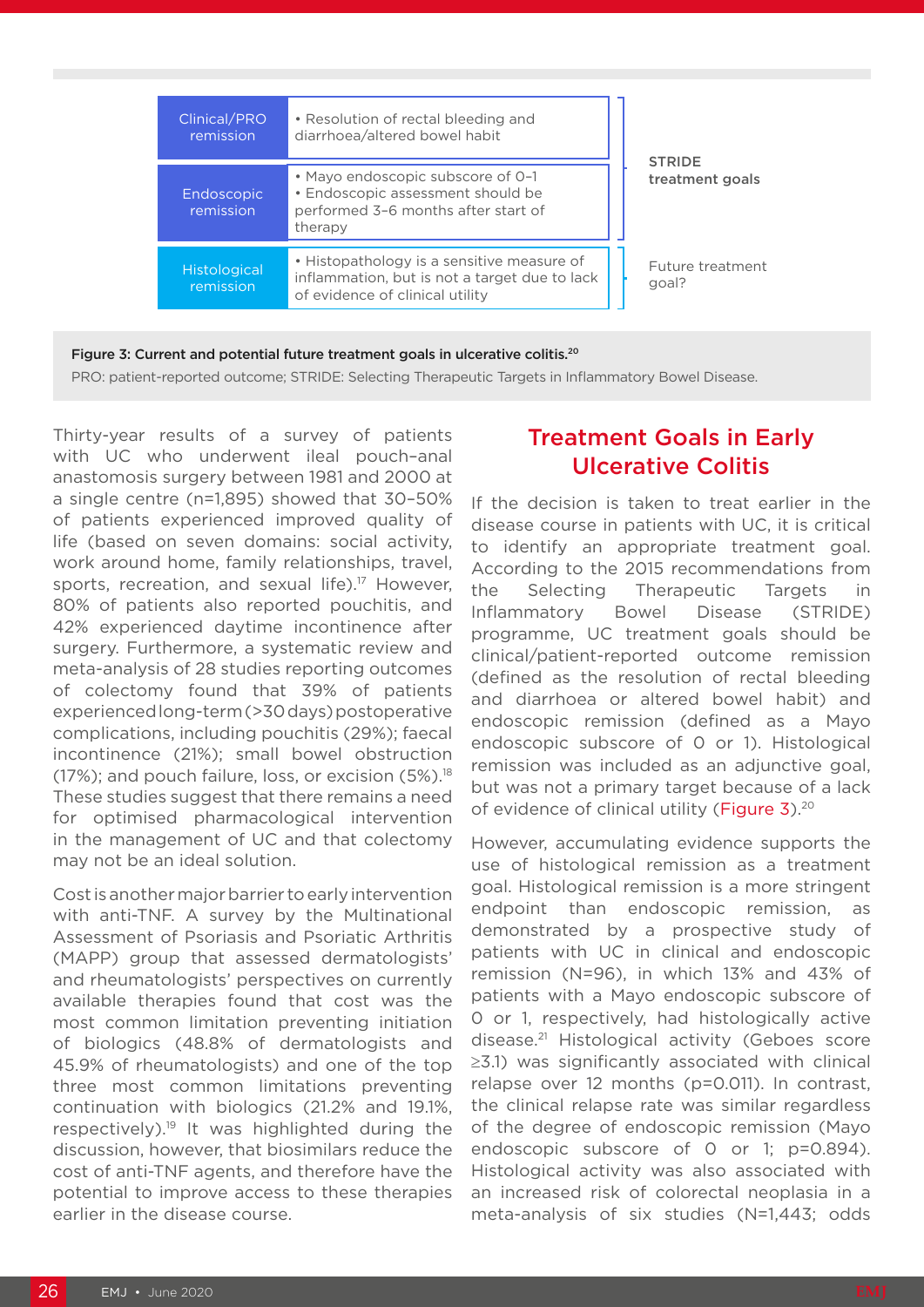ratio: 2.58; 95% confidence interval: 1.49–4.46); this is therefore another important factor in the clinical decision process.22

Studies have shown histological remission to be an attainable target in patients treated with conventional therapy or biologics. In a randomised, double-blind study of patients with mild-to-moderate UC (N=343) treated with budesonide or mesalamine, 47.5% and 58.4% of patients, respectively, achieved histological remission (histological index ≤1) at Week 8.23 In a population with moderate-to-severe UC treated with adalimumab (N=34), 17.6% of patients achieved histological remission (Geboes score ≤3.0) at Week 8, and this increased to 31.0% (per protocol population) or 26.5% (intentionto-treat population) at Week 52.<sup>24</sup> However, there is no consistent, validated definition of histological remission in  $UC<sub>,25</sub>$  and this contributes to another barrier to the adoption of histological remission as a treatment goal in clinical practice.

The faculty highlighted the importance of individualised treatment targets in the management of UC. In patients with highly refractory disease, histological remission may be too stringent a target, potentially leading to inappropriate repeated switching between therapies when the target is not met, even in patients who have acceptable disease control. Shared decision-making is also important when setting treatment targets, to ensure patients

achieve the goals that are most important to them.

#### Concluding Remarks

UC is increasingly seen as a progressive disease, similar to CD, and early intervention may prevent progression and improve long-term clinical outcomes. In CD, a growing body of evidence supports the use of early intervention with anti-TNF to improve long-term outcomes. In UC, data suggest that early mucosal healing is associated with improved longer-term outcomes, but prospective, interventional studies assessing early intervention with anti-TNF are lacking. A number of challenges exist in the management of UC, including delayed diagnosis, misperceptions about the disease and its management, and the cost of biologics. Overcoming these barriers will play a key role in improving patient access to anti-TNF in early UC and improving treatment outcomes. Treatment goals are a key consideration in the management of early UC. While increasing evidence supports histological remission as a treatment target, it remains challenging to attain in clinical practice, particularly in patients with highly refractory disease. Alongside selection of an appropriate treatment target, the key to successful management of UC is to optimise therapy for each patient with the right drug early in the disease course.

#### References

- 1. Danese S et al. JAK inhibition using tofacitinib for inflammatory bowel disease treatment: a hub for multiple inflammatory cytokines. Am J Physiol Gastrointest Liver Physiol. 2016;310(3):G155-62.
- 2. Cleynen I et al. Inherited determinants of Crohn's disease and ulcerative colitis phenotypes: a genetic association study. Lancet. 2016;387(10014):156-67.
- 3. Im JP et al. Changing treatment paradigms for the management of inflammatory bowel disease. Korean J Intern Med. 2018;33(1):28-35.
- 4. Colombel JF et al. Management strategies to improve outcomes of patients with inflammatory bowel diseases. Gastroenterology. 2017;152(2):351-61.
- 5. Torres J et al. Ulcerative colitis as a progressive disease: the forgotten evidence. Inflamm Bowel Dis. 2012;18(7):1356-63.
- 6. Schreiber S et al. Subgroup analysis of the placebo-controlled CHARM trial: increased remission rates through 3 years for adalimumabtreated patients with early Crohn's disease. J Crohns Colitis. 2013;7(3):213-21.
- 7. D'Haens G et al. Early combined immunosuppression or conventional management in patients with newly diagnosed Crohn's disease: an open randomised trial. Lancet. 2008;371(9613):660-7.
- 8. Hoekman DR et al. Long-term outcome of early combined immunosuppression versus

conventional management in newly diagnosed Crohn's disease. J Crohns Colitis. 2018;12(5):517-24.

- 9. Ungaro R et al. Efficacy of early anti-tumor necrosis factor treatment in adult and pediatric patients with Crohn's disease: a systematic review and meta-analysis. Abstract P0409. UEG Week, 19–23 October, 2019.
- 10. Colombel JF et al. Early mucosal healing with infliximab is associated with improved long-term clinical outcomes in ulcerative colitis. Gastroenterology. 2011;141(4):1194- 201.
- 11. Lee H-S et al. Long-term prognosis of ulcerative colitis and its temporal change between 1977 and 2013: a hospital-based cohort study from Korea. J Crohns Colitis. 2015;9(2):147-